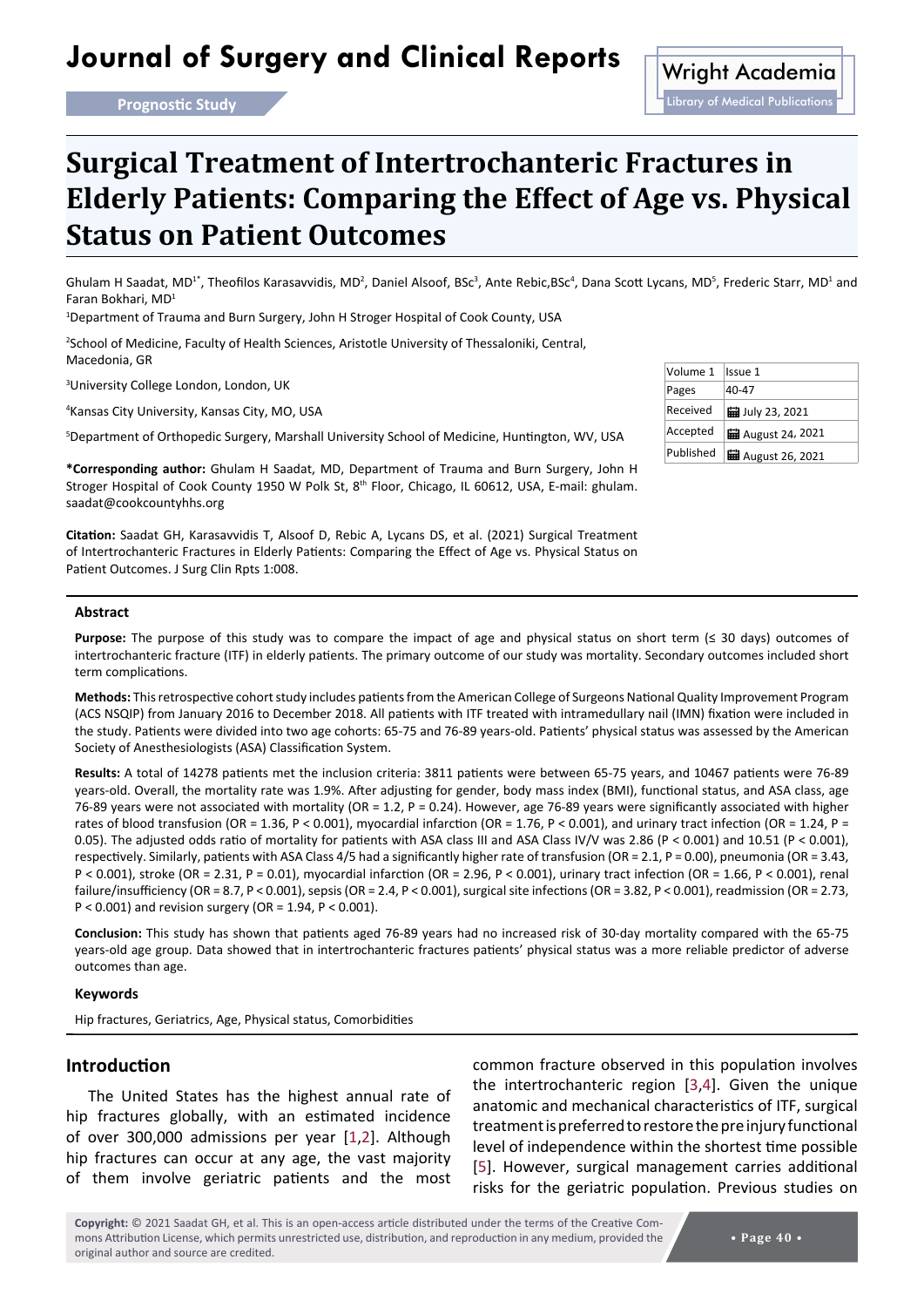hip fractures demonstrated that almost 50% of patients would experience at least one short-term complication following surgical repair, and approximately one-fifth of patients will die in the year following surgery [[6](#page-6-7)[,7\]](#page-6-8).

Age and poorly controlled systemic diseases are among the important factors associated with worse patient outcomes [\[8](#page-6-9),[9](#page-6-10)]. Previous studies have found that a relatively higher annual mortality rate is associated with increasing age and comorbidities, but much of the literature considers elderly patients a homogenous group [[10](#page-6-11)[,11](#page-6-12)]. Also, relevant published studies commonly pool all types of hip fractures and surgical procedures into one study group. However, substantial differences are seen among fracture types as well as the type of surgical implant used [[12,](#page-6-13)[13](#page-6-14)]. Because of the potential negative clinical ramifications of increased age and comorbidities, it is valuable for surgeons to understand the risks pertaining to treating ITFs in such patients and counsel them correspondingly.

To this end, we sought to evaluate short-term  $( \leq 30$ days) mortality and complications of ITFs treated by IMN in elderly patients. The purpose of this study was to investigate if patient age and physical status significantly affect postoperative outcomes. We hypothesized that; 1) mortality and complications in elderly patients are not affected by age, and 2) patients' physical status has a more significant influence on patient outcomes than age.

## **Methods**

## **Study population**

The data for this study were retrospectively collected from the American College of Surgeons National Quality Improvement Program (ACS NSQIP) from January 1, 2016, to December 31, 2018. The ACS NSQIP is a nationally validated, risk-adjusted, outcomes-based program to assess and enhance surgical care quality [\[14](#page-6-5)]. The program collects data on more than 150 variables, including preoperative risk factors, intraoperative variables, and 30-day postoperative outcomes for patients undergoing major surgical procedures [[15](#page-6-6)].

The study subjects included patients aged 65 to 89 years with ITFs and were identified using the International Classification of Diseases, Tenth Revision, Clinical Modification (ICD-10 CM) diagnosis codes (S72.14). Only patients treated with IMN were included, and these patients were identified using the Current Procedural Terminology code (27245). Patients with missing variables on age and ASA classification were excluded from the study. The population was dichotomized into two groups: 65-75 years and 76- 89 years. The American Society of Anesthesiologists (ASA) classification system was used to assess patients' physical status [\(Table 1\)](#page-1-0). The ASA classification system assesses patient comorbidities that can help predict perioperative risks [\[16](#page-7-0)]. Studies have shown that ASA classification has a strong, independent association

| <b>ASA Class</b> | <b>Definition</b>                                                                  | Adult Examples, Including, but not Limited to:                                                                                                                                                                                                                                                                                                                                                                                                       |
|------------------|------------------------------------------------------------------------------------|------------------------------------------------------------------------------------------------------------------------------------------------------------------------------------------------------------------------------------------------------------------------------------------------------------------------------------------------------------------------------------------------------------------------------------------------------|
| ASA I            | A normal healthy patient                                                           | Healthy, non-smoking, no or minimal alcohol use                                                                                                                                                                                                                                                                                                                                                                                                      |
| <b>ASA II</b>    | A patient with mild systemic disease                                               | Mild diseases only without substantive functional limitations.<br>Examples include (but not limited to): current smoker, social<br>alcohol drinker, pregnancy, obesity (30 < BMI < 40), well-<br>controlled DM/HTN, mild lung disease                                                                                                                                                                                                                |
| <b>ASA III</b>   | A patient with severe systemic disease                                             | Substantive functional limitations; One or more moderate to<br>severe diseases. Examples include (but not limited to): poorly<br>controlled DM or HTN, COPD, morbid obesity (BMI ≥ 40), active<br>hepatitis, alcohol dependence or abuse, implanted pacemaker,<br>moderate reduction of ejection fraction, ESRD undergoing<br>regularly scheduled dialysis, premature infant PCA < 60 weeks,<br>history (> 3 months) of MI, CVA, TIA, or CAD/stents. |
| <b>ASA IV</b>    | A patient with severe systemic disease that is<br>a constant threat to life        | Examples include (but not limited to): Recent (< 3 months) MI,<br>CVA, TIA, or CAD/stents, ongoing cardiac ischemia or severe<br>valve dysfunction, severe reduction of ejection fraction, sepsis,<br>DIC, ARD or ESRD not undergoing regularly scheduled dialysis                                                                                                                                                                                   |
| <b>ASA V</b>     | A moribund patient who is not expected to<br>survive without the operation         | Examples include (but not limited to): Ruptured abdominal/<br>thoracic aneurysm, massive trauma, intracranial bleed with<br>mass effect, ischemic bowel in the face of significant cardiac<br>pathology or multiple organ/system dysfunction                                                                                                                                                                                                         |
| <b>ASA VI</b>    | A declared brain-dead patient whose organs<br>are being removed for donor purposes |                                                                                                                                                                                                                                                                                                                                                                                                                                                      |

<span id="page-1-0"></span>**Table 1:** American Society of Anesthesiologists (ASA) physical status classification system [[16](#page-7-0)].

**Abbreviations:** BMI: Body Mass Index; DM: Diabetes Mellitus; HTN: Hypertension; COPD: Chronic Obstructive Pulmonary Diseases; ESRD: End-Stage Renal Disease; PCA: Post Conceptual Age; MI: Myocardial Infarction; CVA: Cerebrovascular Accident; TIA: Transient Ischemic Attach; CAR: Coronary Artery Disease; DIC: Disseminated Intravascular Coagulation; ARD: Advanced Renal Disease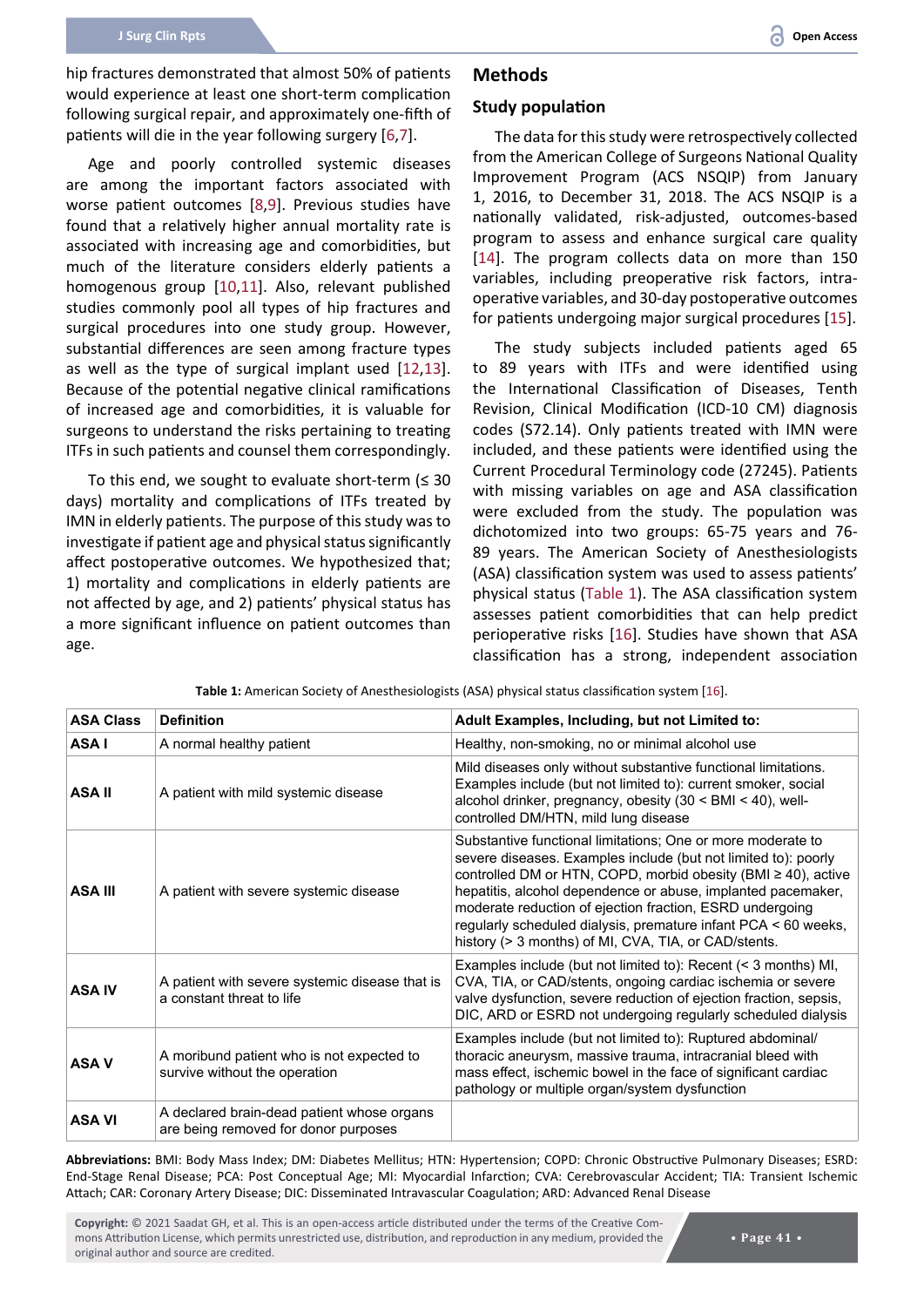with postoperative outcomes across procedures [[17](#page-7-1)]. In this study, ASA classes were combined into three groups: Patients with no or mild systemic disease (Class I/II), patients with severe systemic diseases (Class III), and patients with life-threatening systemic diseases or being moribund (Class IV/V). The institutional review board exempted the study and waived the patient's written informed consent because the data were deidentified. The study was performed according to the strengthening the reporting of observational studies in epidemiology (STROBE) guidelines [[18](#page-7-2)].

#### **Definition of variables and outcomes**

Patients' preoperative variables included age, gender, race, BMI, functional status, and ASA Classification. Outcomes were defined as adverse events within the first 30 days after the surgical procedure. The primary outcome analyzed was mortality. Secondary outcomes assessed included blood transfusion, pneumonia, stroke, myocardial infarction, deep vein thrombosis, pulmonary embolism, urinary tract infection, renal failure/insufficiency, sepsis, surgical site infections, readmission, revision surgery, and postoperative length of stay.

#### **Statistical analysis**

Descriptive statistics were reported as frequencies and percentages for categorical variables. Postoperative length of stay was reported both as mean ± standard deviation as well as a median and inter quartile range due to its abnormal distribution.

We performed univariate analysis to investigate the difference in patient characteristics and postoperative outcomes with age groups. The Chi-square test was used for categorical data, and the Mann-Whitney U test was used for the postoperative length of stay. The statistically significant (P < 0.05) and clinically significant variables were included in the multivariable model. After adjusting for gender, BMI, functional status, and ASA class, a multivariable regression model was developed to evaluate whether the age group was a potential predictor of postoperative adverse events. Similarly, after controlling for age, gender, BMI, and functional status, multivariable regression analysis was used to determine the effect of patients' physical status, based on the ASA class, on postoperative outcomes. Odds ratios (ORs) with corresponding 95% confidence interval (CI) were used to report the results of multivariable regression. The threshold for statistical significance was P < 0.05, and all reported P values are 2-tailed. All analyses were performed with IBM SPSS Statistics 25.0 (Armonk, NY: IBM Corp.).

## **Results**

#### **Descriptive statistics**

<span id="page-2-0"></span>**Table 2:** Patient characteristics and outcomes.

|                                               | $N = 14278,$         |
|-----------------------------------------------|----------------------|
| Variables                                     | n (%)                |
| Age                                           |                      |
| 65-74                                         | 3811 (26.7)          |
| 75-89                                         | 10467 (73.3)         |
| Gender                                        |                      |
| Male                                          | 4310 (30.2)          |
| Female                                        | 9968 (69.8)          |
| Race                                          |                      |
| White                                         | 11162 (78.2)         |
| African American                              | 452 (3.2)            |
| Others                                        | 386 (2.7)            |
| Unknow                                        | 2278 (16)            |
| Body mass index <sup>a</sup>                  |                      |
| < 18.5                                        | 1658/13663 (12.1)    |
| 18.5-24.9                                     | 5922/13663 (43.3)    |
| 25-29.9                                       | 3719/13663 (27.2)    |
| $\geq 30$                                     | 2364/13663 (17.3)    |
| <b>Functional status<sup>a</sup></b>          |                      |
| Independent                                   | 11451/14228 (80.5)   |
| <b>Partially Dependent</b>                    | 2324/14228 (16.3)    |
| <b>Totally Dependent</b>                      | 453/14228 (3.2)      |
| <b>ASA class</b>                              |                      |
| ASA I and II                                  | 2316 (16.2)          |
| <b>ASA III</b>                                | 9131 (64)            |
| ASA IV and V                                  | 2831 (19.8)          |
| <b>Transfusion</b>                            | 4353 (30.5)          |
| Pneumonia                                     | 536 (3.7)            |
| <b>Stroke</b>                                 | 119(0.8)             |
| <b>Myocardial infarction</b>                  | 271 (1.9)            |
| Deep vein thrombosis                          | 172 (1.2)            |
| <b>Pulmonary embolism</b>                     | 98 (0.7)             |
| <b>Urinary tract infections</b>               | 554 (3.8)            |
| <b>Renal Failure/Insufficiency</b>            | 120 (0.8)            |
| <b>Sepsis</b>                                 | 146(1)               |
| <b>Surgical site infections</b>               | 100(0.7)             |
| Readmission                                   | 1170 (8.2)           |
| <b>Revision surgery</b>                       | 256 (1.8)            |
| Postoperative LOS, Median<br>(IQR), Mean (SD) | 4 (3-6), 4.52 (8.56) |
| <b>Mortality</b>                              | 289 (1.9)            |
|                                               |                      |

a Results are reported based on available data.

**Abbreviations:** ASA: American Society of Anesthesiologists; LOS: Length of Stay.

Among 14278 patients who met the inclusion criteria, 3811 patients were between 65-75 years, and 10467 patients were 76 to 89 years-old. 69.8% of the patients were female, and 78.2% were white. Almost two-thirds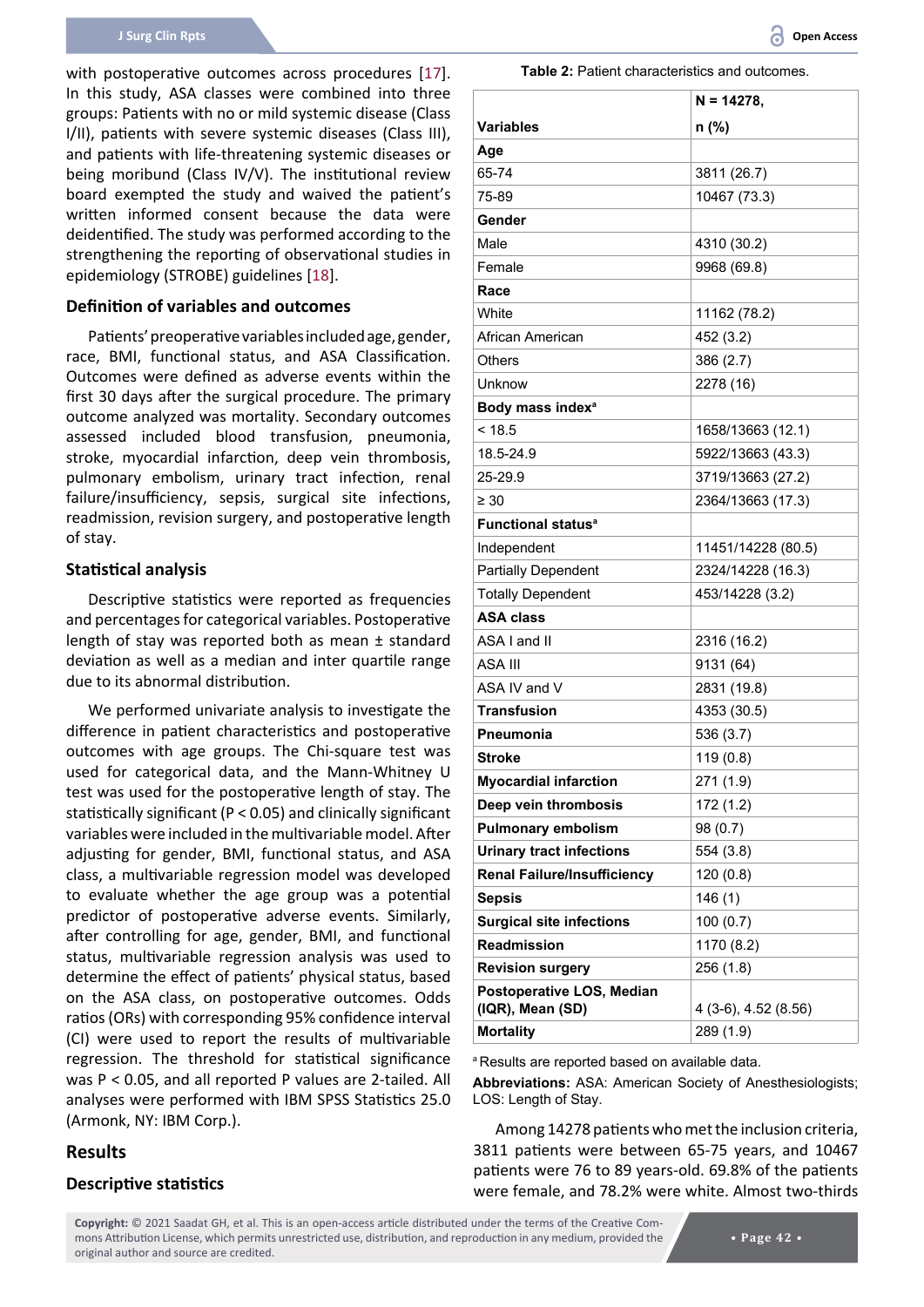(64%) of the patients had severe systemic diseases (ASA class III), and 19.8% had life-threatening systemic diseases or were moribund (Class IV/V). Overall, 8.2% had unplanned readmission to the hospital, and the mortality rate was 1.9% ([Table 2](#page-2-0)).

#### **Univariate analysis**

[Table 3](#page-3-0) shows patients' characteristics and outcomes by age groups. Patient preoperative variables, including gender, race, BMI, functional status, and ASA class,

<span id="page-3-0"></span>

|                                    | Age (65-74) N = 3811, | Age (75-89)       | P value |  |
|------------------------------------|-----------------------|-------------------|---------|--|
|                                    | n (%)                 | $N = 10467,$      |         |  |
|                                    |                       | n (%)             |         |  |
| Gender                             |                       |                   |         |  |
| Male                               | 1358 (35.6)           | 2952 (28.2)       | < 0.001 |  |
| Female                             | 2453 (64.4)           | 7515 (71.8)       |         |  |
| Race                               |                       |                   |         |  |
| White                              | 3013 (79)             | 8149 (77.9)       | < 0.001 |  |
| African American                   | 170 (4.5)             | 282(2.7)          |         |  |
| Others                             | 93(2.5)               | 293(2.8)          |         |  |
| Unknow                             | 535 (14)              | 1743 (16.6)       |         |  |
| Body mass index <sup>a</sup>       |                       |                   |         |  |
| < 18.5                             | 430/3695 (11.6)       | 1228/9968 (12.3)  | < 0.001 |  |
| 18.5-24.9                          | 1396/3695 (37.8)      | 4526/9968 (45.4)  |         |  |
| 25-29.9                            | 993/3695 (26.9)       | 2726/9968 (27.3)  |         |  |
| $\geq$ 30, N                       | 876/3695 (23.7)       | 1488/9968 (14.9)  |         |  |
| Functional status <sup>a</sup>     |                       |                   |         |  |
| Independent                        | 3304/3801 (86.9)      | 8147/10428 (78.1) | < 0.001 |  |
| <b>Partially Dependent</b>         | 428/3801 (11.3)       | 1896/10428 (18.2) |         |  |
| <b>Totally Dependent</b>           | 69/3801 (1.8)         | 384/10428 (3.7)   |         |  |
| <b>ASA class</b>                   |                       |                   |         |  |
| ASA I and II                       | 841 (22.1)            | 1475 (14.1)       | < 0.001 |  |
| ASA III                            | 2326 (61)             | 6805 (65)         |         |  |
| ASA IV and V                       | 644 (16.9)            | 2187 (20.9)       |         |  |
| <b>Transfusion</b>                 | 917 (23.9)            | 3461 (32.9)       | < 0.001 |  |
| Pneumonia                          | 130 (3.4)             | 406 (3.9)         | 0.19    |  |
| <b>Stroke</b>                      | 23(0.6)               | 96(0.9)           | 0.07    |  |
| <b>Myocardial infarction</b>       | 48 (1.3)              | 223(2.1)          | < 0.001 |  |
| Deep vein thrombosis               | 36(0.9)               | 138(1.3)          | 0.07    |  |
| <b>Pulmonary embolism</b>          | 20(0.5)               | 79 (0.8)          | 0.14    |  |
| <b>Urinary tract infarctions</b>   | 123(3.2)              | 431 (4.1)         | 0.01    |  |
| <b>Renal failure/insufficiency</b> | 38(1)                 | 82(0.8)           | 0.22    |  |
| <b>Sepsis</b>                      | 38(1)                 | 112(1.1)          | 0.7     |  |
| <b>Surgical site infections</b>    | 30(0.8)               | 70 (0.7)          | 0.45    |  |
| Readmission                        | 285 (11.6)            | 885 (12.6)        | 0.16    |  |
| <b>Revision surgery</b>            | 70(1.8)               | 198 (1.9)         | 0.83    |  |
| <b>Mortality</b>                   | 65 (1.7)              | 224(2.1)          | 0.1     |  |

**Abbreviations:** ASA: American Society of Anesthesiologists.

a Results are reported based on available data.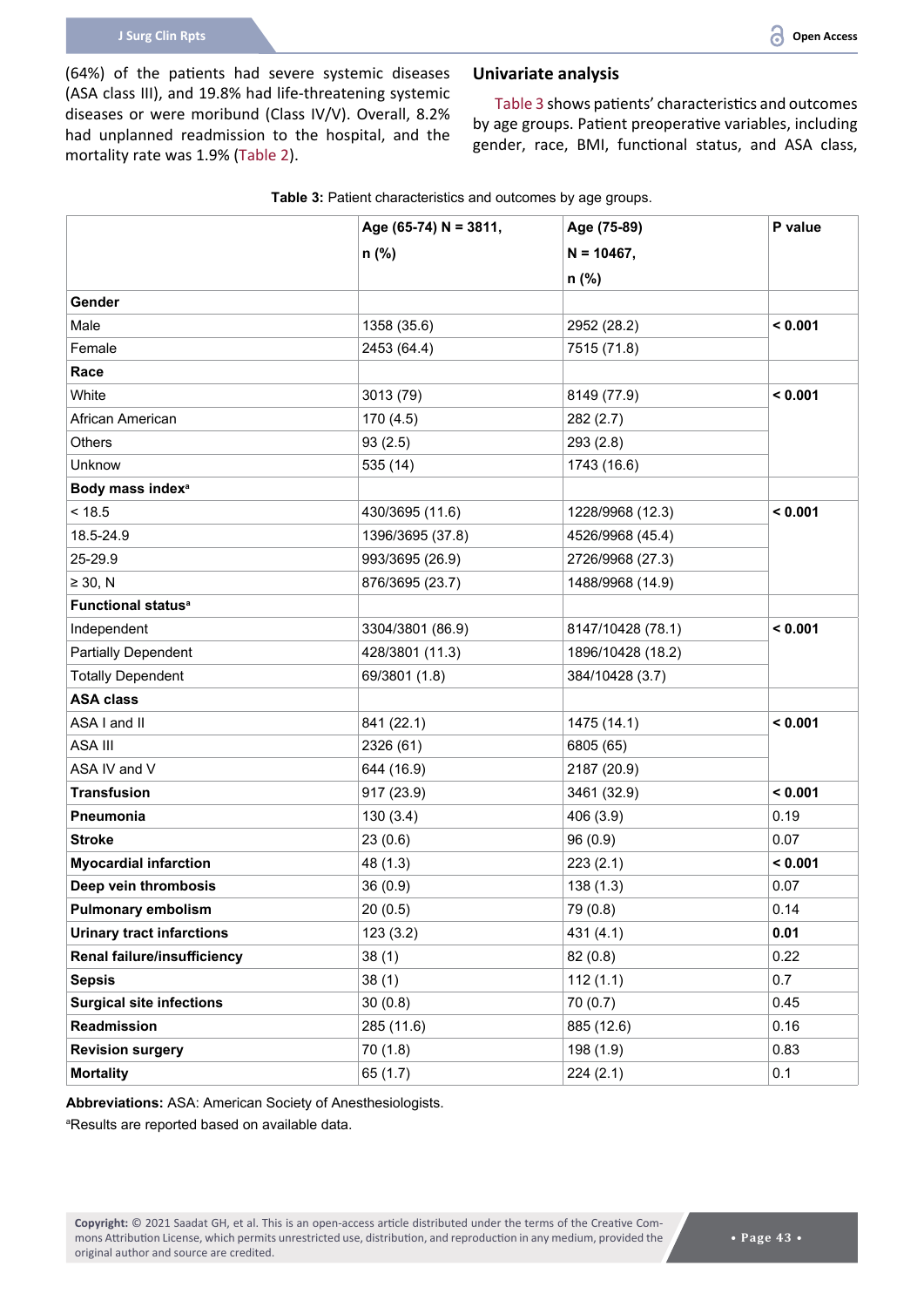<span id="page-4-0"></span>**Table 4:** Postoperative length of stay by age groups.

| Age groups  | N     | Median (IQR) | Mean (SD)    |
|-------------|-------|--------------|--------------|
| Age (65-75) | 3811  | $4(3-5)$     | (4.33(7.64)) |
| Age (76-89) | 10467 | $4(3-6)$     | 4.59(8.87)   |

A nonparametric Mann-Whitney U Test (because of the skewed distributions) revealed that difference in postoperative length of stay between the two age groups is significant (P = 0.001). However, after adjusting for Gender, BMI, Functional status and ASA class, general linear model showed no significance  $(P = 0.63)$ .

<span id="page-4-1"></span>

| Table 5: Multivariable analysis based on age groups*^. |  |  |
|--------------------------------------------------------|--|--|
|--------------------------------------------------------|--|--|

|                                    | Age (76-89) <sup>^</sup> |               |         |  |
|------------------------------------|--------------------------|---------------|---------|--|
| <b>Outcomes</b>                    | <b>OR</b>                | 95% CI        | P value |  |
| <b>Transfusion</b>                 | 1.361                    | 1.25-1.49     | < 0.001 |  |
| <b>Pneumonia</b>                   | 1.05                     | $0.85 - 1.3$  | 0.65    |  |
| <b>Stroke</b>                      | 1.44                     | $0.9 - 2.32$  | 0.13    |  |
| <b>Myocardial infarction</b>       | 1.76                     | 1.26-2.46     | < 0.001 |  |
| Deep vein thrombosis               | 1.46                     | $0.99 - 2.46$ | 0.06    |  |
| <b>Pulmonary embolism</b>          | 1.4                      | $0.84 - 2.33$ | 0.2     |  |
| <b>Urinary tract infection</b>     | 1.24                     | $1 - 1.54$    | 0.05    |  |
| <b>Renal Failure/Insufficiency</b> | 0.79                     | $0.53 - 1.18$ | 0.25    |  |
| <b>Sepsis</b>                      | 1                        | $0.67 - 1.45$ | 0.96    |  |
| <b>Surgical site infections</b>    | 0.91                     | $0.57 - 1.43$ | 0.67    |  |
| <b>Readmission</b>                 | 1.06                     | $0.91 - 1.23$ | 0.43    |  |
| <b>Revision surgery</b>            | 1.09                     | $0.82 - 1.47$ | 0.54    |  |
| <b>Mortality</b>                   | 1.2                      | $0.89 - 1.63$ | 0.24    |  |

\*Adjusted for Gender, BMI, Functional Status and ASA class.

^Age (65-75) is considered the reference group.

were significantly different between the age groups  $(P < 0.001)$ . Mortality was not found to significantly different between the age groups (2.1% vs. 1.7%,  $P =$ 0.1). However, compared to the age 65-75 years, the older age group demonstrated a higher rate of blood transfusion (32.9% vs. 23.9%, P < 0.001), myocardial infarction (2.1% vs. 1.3,  $P < 0.001$ ) and urinary tract infection (4.1% vs. 3.2%,  $P = 0.01$ ). Notably, those in the76-89 age group were found to be associated with a statistically significant longer postoperative length to stay (4.33  $\pm$  7.64 vs. 4.59  $\pm$  8.87 days, P = 0.001) ([Table 4](#page-4-0)). However, this difference cannot be considered clinically significant. There was no other difference in the 30-day postoperative adverse events between the two groups.

## **Multivariable analysis by age groups**

By multivariate regression analysis and after adjusting for gender, BMI, functional status and ASA class, age of 76-89 years was not an independent predictor of 30 day mortality (OR = 1.2, 95% CI = 0.89-1.63, P = 0.24). However, this group showed significantly higher rates of blood transfusion (OR = 1.36, 95% CI = 1.25-1.49, P = 0.00), myocardial infarction (OR = 1.76, 95% CI = 1.26- 2.46, P = 0.00), and urinary tract infection (OR =  $1.24$ , 95% CI = 1-1.54, P = 0.05) ([Table 5](#page-4-1)).

## **Multivariable analysis by ASA classification**

After adjusting for age, gender, BMI and functional status, multivariable regression analysis showed that compared to ASA class I/II, the adjusted odds ratio of mortality was 2.86 (95% CI = 1.43-1.8, P < 0.001), and 10.51 (95% CI = 1.81-2.36, P < 0.001) for patients with ASA class III and ASA Class IV/V, respectively. Patients with ASA class III had an odds ratio of 1.6 for transfusion (95% CI = 0.43-1.8, P < 0.001), 1.79 for pneumonia (95% CI = 1.27-2.52, P < 0.001), 1.41 for UTI (95% CI = 1.27- 2.52,  $P = 0.01$ , 2.74 for renal failure/insufficiency (95%  $Cl = 1.09-6.89$ ,  $P = 0.03$ ), 2.6 for surgical site infections (95% CI = 1.11-6.05, P = 0.02), and 1.68 for hospital readmission (95% CI = 1.35-2.08, P < 0.001). Similarly, patients with ASA Class IV/V demonstrated significantly a higher rate of transfusion (OR = 2.1, 95% CI = 1.81-2.36, P < 0.001), pneumonia (OR = 3.43, 95% CI = 2.4-4.92, P < 0.001), stroke (OR = 2.31, 95% CI = 1.16-4.58, P = 0.01), myocardial infarction (OR = 2.96, 95% CI = 1.88-4.68 P  $<$  0.001), urinary tract infection (OR = 1.66, 95% CI = 1.2-2.3, P < 0.001), renal failure/insufficiency (OR = 8.7, 95% CI = 3.44-22.16, P < 0.001), sepsis (OR = 2.4, 95% CI =  $1.32-4.68$ , P < 0.001), surgical site infections (OR = 3.82, 95% CI = 1.55-9.43, P < 0.001), readmission (OR  $= 2.73$ , CI = 2.15-3.47, P < 0.001) and revision surgery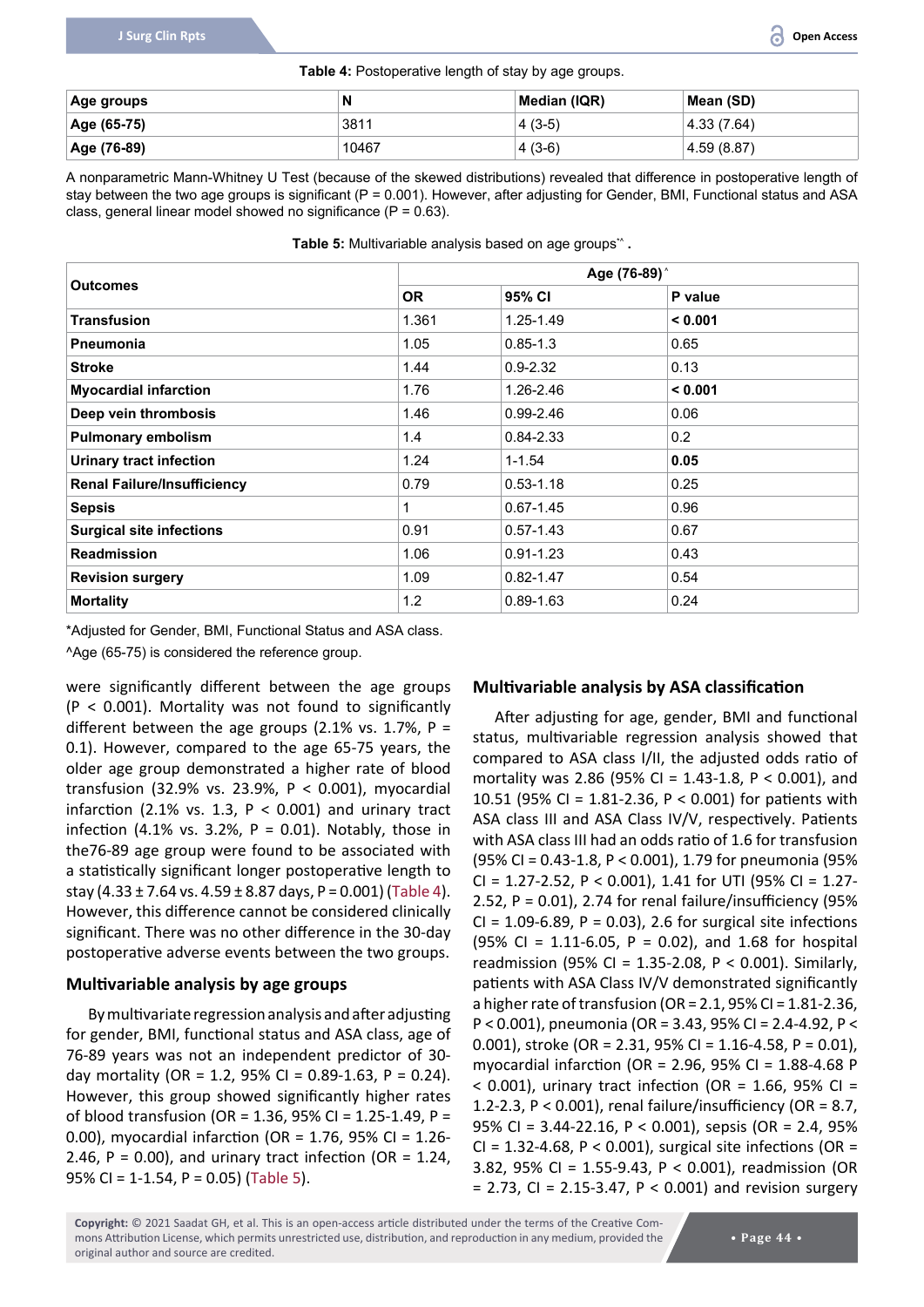|                                    |           | <b>ASA III</b> |         |           | ASA IV and V |         |  |
|------------------------------------|-----------|----------------|---------|-----------|--------------|---------|--|
| <b>Outcomes</b>                    | <b>OR</b> | <b>CI</b>      | P value | <b>OR</b> | <b>CI</b>    | P value |  |
| <b>Transfusion</b>                 | 1.6       | $1.43 - 1.8$   | < 0.001 | 2.1       | 1.81-2.36    | < 0.001 |  |
| Pneumonia                          | 1.79      | $1.27 - 2.52$  | < 0.001 | 3.43      | $2.4 - 4.92$ | < 0.001 |  |
| <b>Stroke</b>                      | 1.57      | $0.84 - 2.92$  | 0.15    | 2.31      | 1.16-4.58    | 0.01    |  |
| МI                                 | 1.32      | $0.85 - 2.03$  | 0.21    | 2.96      | 1.88-4.68    | < 0.001 |  |
| Deep vein thrombosis               | 1.04      | $0.67 - 1.61$  | 0.85    | 1.18      | $0.7 - 2$    | 0.53    |  |
| <b>Pulmonary embolism</b>          | 1.55      | $0.81 - 2.7$   | 0.18    | 1.6       | $0.74 - 3.4$ | 0.23    |  |
| UTI                                | 1.41      | 1.06-1.87      | 0.01    | 1.66      | $1.2 - 2.3$  | < 0.001 |  |
| <b>Renal Failure/Insufficiency</b> | 2.74      | 1.09-6.89      | 0.03    | 8.7       | 3.44-22.16   | < 0.001 |  |
| <b>Sepsis</b>                      | 1.46      | $0.81 - 2.25$  | 0.21    | 2.4       | 1.32-4.68    | < 0.001 |  |
| <b>Surgical site infections</b>    | 2.6       | 1.11-6.05      | 0.02    | 3.82      | 1.55-9.43    | < 0.001 |  |
| <b>Readmission</b>                 | 1.68      | 1.35-2.08      | < 0.001 | 2.73      | 2.15-3.47    | < 0.001 |  |
| <b>Revision surgery</b>            | 1.36      | $0.91 - 2.03$  | 0.14    | 1.94      | 1.24-3.04    | < 0.001 |  |
| <b>Mortality</b>                   | 2.86      | 1.44-5.66      | < 0.001 | 10.51     | 5.3-20.83    | < 0.001 |  |

<span id="page-5-0"></span>**Table 6:** Multivariable analysis based on ASA classification\*.

\*ASA I and II is considered the reference group.

 $(OR = 1.94, CI = 1.24 - 3.04, P < 0.001)$  when compared to patients with ASA Class I/II [\(Table 6\)](#page-5-0).

## **Discussion**

This was an observational retrospective study of 14278 patients with ITF who underwent IMN surgery. The present study reported similar mortality rates between patient's age 75 or less and over 75 years. However, age over 75 was associated with significantly more blood transfusions, myocardial infarctions, and urinary tract infections. No other differences were identified between the two age groups in terms of 30-day postoperative complications. Interestingly, the study demonstrated that patients' physical status, as assessed by ASA classification, was found to be a reliable predictor of postoperative adverse events and mortality.

Increased patient age has frequently been associated as a critical indicator of higher mortality rates following hip fracture [[11](#page-6-12),[19\]](#page-7-10). Studies have shown that age was among the strongest predictors of early mortality (< 30 days) following hip fracture repair [[20](#page-7-11)[,21](#page-7-12)]. A metaanalysis also illustrated that the absolute risk for death and the excess all-cause mortality in patients with hip fracture are largely dependent on age [[11](#page-6-12)]. However, our study did not show a statistically significant difference in the 30-day mortality rate between patients age 75 or less and over 75 years. Additionally, the mortality rate recorded in this study (1.8%) is lower than the reported range of 7.1%-50.6% in the previous studies [[20,](#page-7-11)[21](#page-7-12)]. This may have contributed to the lack of difference in mortality between the two age groups in our study. Furthermore, previous studies assessed mortality after pooling all types of hip fractures compared to only

intertrochanteric fracture in this study.

Following intertrochanteric hip fractures, there are critical postoperative complications that are well described in the literature. Our study identified three postoperative outcomes of ITFs that were significantly associated with increased patient age: Blood transfusion, myocardial ischemia, and urinary tract infections (UTIs). However, there is a literature gap in understanding how these complications are associated with older age. A possible explanation would be that the elderly population generally has a higher prevalence of anemia; thus, it is more likely to require blood transfusion during or after surgery [\[6\]](#page-6-7). Additionally, the use of anticoagulation medications are relatively more prevalent in the elderly population and are likely a contributor to increased intra-operative bleeding [\[6](#page-6-7)[,22\]](#page-7-3). Of note, prior studies demonstrated a higher rate of myocardial infarction associated with increasing age, and this is in line with the finding of this study [[23](#page-7-4)[,24\]](#page-7-5). Finally, increased risk of urinary tract infection may be attributed to immobility and use of a foley catheter for an extended period following hip fracture surgery in the elderly population [\[25](#page-7-6)].

Patient comorbidities have been shown to profoundly affect the course of patient outcomes following hip fractures [\[26](#page-7-7)[,27](#page-7-8)]. Our study used the ASA classification system to rank patients based on their comorbid physical status. We found that mortality was significantly higher in ASA class III (OR = 2.86, P < 0.001) and ASA class IV/V (OR = 10.51, P < 0.001) compared with those in ASA class I/II. This finding is consistent with a systematic review by Xu, et al., in which 8 out of 9 papers showed a greater mortality rate with higher ASA grades [[28](#page-7-9)]. Both ASA class III and ASA class IV/V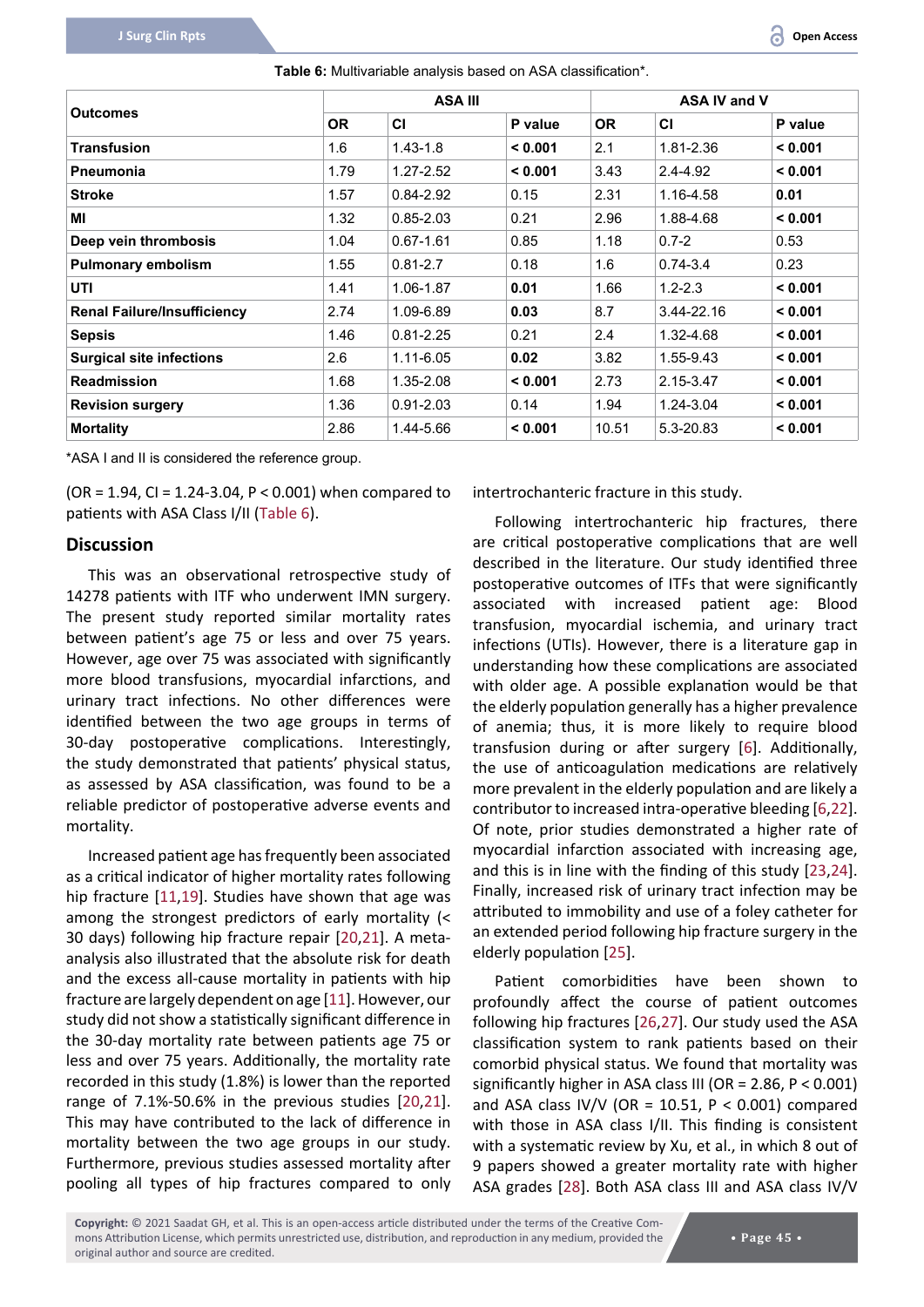were associated with significantly increased rates of complications, but specific adverse outcomes such as stroke, myocardial infection, sepsis, and revision surgery were only statistically significant in patients with ASA class IV/V. This suggests that it is not only the presence of comorbidity that impacts outcomes but also the severity. The severity of complications in ASA class IV/V is also the likely cause of increased mortality in this group.

Approximately one-third of patients with a hip fracture will die in the year following injury, and many more will experience debilitating adverse outcomes [[7](#page-6-8)]. Thus, it should be highlighted that, especially for elderly patients, regaining pre-fracture functional status is critical. Interestingly, in our study, most patients that underwent IMN for ITF were either in ASA class III (63.38%) or class IV/V (19.9%) groups. Our study found that patients in these groups had significantly higher mortality rates and complications. The higher complication rate in patients with higher ASA class warrants medical optimization prior to surgery [\[29](#page-7-13)]. While medical optimization of high-risk patients may delay surgery, operating on a stable patient can lower risks of readmission and revision surgery [[30](#page-7-14)].

This was a pragmatic study and thus should be interpreted in the context of observational research and its limitations inherent to its design. First, our study's nonrandomized nature limits the generalizability of our results due to potential selection bias. Second, retrospective chart reviews have the disadvantage that questions are asked in a non-uniform way across different patients and providers. Also, besides patients' physical status, adjusting for patients' physiological status before surgery would have been helpful, but the ACS-NSQIP database does not report such variables.

## **Conclusion**

This study investigated the association of age and physical status with mortality and complications in patients with intertrochanteric fractures treated with IMN fixation. We found that 30-day mortality was not significantly different in patients aged 76-89 years compared to 65-75 years. However, patients aged 76- 89 years presented more frequently with the need for blood transfusions, myocardial infarctions, and urinary tract infections. The results suggest that patients' physical status per ASA Classification is a more reliable predictor of mortality and morbidity than age.

## **Conflicts of Interest Statement**

All authors have no conflicts of interest to disclose.

## **Funding Statement**

This research did not receive any specific grant from

funding agencies in the public, commercial, or not-forprofit sectors.

## **Author Contributions**

Conception and design: Saadat and Bokhari; Acquisition of data: Saadat; Statistical analysis of data: Saadat Interpretation of data: All authors; Drafting of the manuscript: Saadat, Karasavvidis, Alsoof and Rebic; Critical revision of the manuscript for important intellectual content: Lycans, Starr and Bokhari; Final revision of the version to be published: All authors; Administrative, technical, or material support: Bokhari; Supervision: Bokharis

## **References**

- <span id="page-6-3"></span>1. [Dhanwal DK, Dennison EM, Harvey NC, et al. \(2011\)](https://pubmed.ncbi.nlm.nih.gov/21221218/)  [Epidemiology of hip fracture: Worldwide geographic](https://pubmed.ncbi.nlm.nih.gov/21221218/)  [variation. Indian J Orthop 45: 15-22.](https://pubmed.ncbi.nlm.nih.gov/21221218/)
- <span id="page-6-4"></span>2. HCUPnet. HCUPnet.
- <span id="page-6-0"></span>3. [Ettinger B, Black DM, Dawson-Hughes B, et al. \(2010\)](https://pubmed.ncbi.nlm.nih.gov/19705048/)  [Updated fracture incidence rates for the US version of](https://pubmed.ncbi.nlm.nih.gov/19705048/)  [FRAX. Osteoporos Int 21: 25-33.](https://pubmed.ncbi.nlm.nih.gov/19705048/)
- <span id="page-6-1"></span>4. [Verettas D-AJ, Ifantidis P, Chatzipapas CN, et al. \(2010\)](https://pubmed.ncbi.nlm.nih.gov/20176167/)  [Systematic effects of surgical treatment of hip fractures:](https://pubmed.ncbi.nlm.nih.gov/20176167/)  [Gliding screw-plating vs intramedullary nailing. Injury 41:](https://pubmed.ncbi.nlm.nih.gov/20176167/)  [279-284.](https://pubmed.ncbi.nlm.nih.gov/20176167/)
- <span id="page-6-2"></span>5. [Lu Y, Uppal HS \(2019\) Hip Fractures: Relevant Anatomy,](https://pubmed.ncbi.nlm.nih.gov/31321116/)  [Classification, and Biomechanics of Fracture and Fixation.](https://pubmed.ncbi.nlm.nih.gov/31321116/)  [Geriatr Orthop Surg Rehabil.](https://pubmed.ncbi.nlm.nih.gov/31321116/)
- <span id="page-6-7"></span>6. [Zanker J, Duque G \(2017\) Rapid Geriatric Assessment of](https://pubmed.ncbi.nlm.nih.gov/28689569/)  [Hip Fracture. Clin Geriatr Med 33: 369-382.](https://pubmed.ncbi.nlm.nih.gov/28689569/)
- <span id="page-6-8"></span>7. [Downey C, Kelly M, Quinlan JF \(2019\) Changing trends in](https://pubmed.ncbi.nlm.nih.gov/30918799/)  [the mortality rate at 1-year post hip fracture - a systematic](https://pubmed.ncbi.nlm.nih.gov/30918799/)  [review. World J Orthop 10: 166-175.](https://pubmed.ncbi.nlm.nih.gov/30918799/)
- <span id="page-6-9"></span>8. [Zuckerman JD \(2009\) Hip Fracture. N Eng J Med 334:](https://pubmed.ncbi.nlm.nih.gov/8618608/)  [1519-1525.](https://pubmed.ncbi.nlm.nih.gov/8618608/)
- <span id="page-6-10"></span>9. [Penrod JD, Litke A, Hawkes WG, et al. \(2008\) The](https://pubmed.ncbi.nlm.nih.gov/18772476/)  [association of race, gender, and comorbidity with mortality](https://pubmed.ncbi.nlm.nih.gov/18772476/)  [and function after hip fracture. J Gerontol A Biol Sci Med](https://pubmed.ncbi.nlm.nih.gov/18772476/)  [Sci 63: 867-872.](https://pubmed.ncbi.nlm.nih.gov/18772476/)
- <span id="page-6-11"></span>10. [Katsoulis M, Benetou V, Karapetyan T, et al. \(2017\) Excess](https://pubmed.ncbi.nlm.nih.gov/28093824/)  [mortality after hip fracture in elderly persons from Europe](https://pubmed.ncbi.nlm.nih.gov/28093824/)  [and the USA: the CHANCES project. Journal of Internal](https://pubmed.ncbi.nlm.nih.gov/28093824/)  [281: 300-310.](https://pubmed.ncbi.nlm.nih.gov/28093824/)
- <span id="page-6-12"></span>11. [Haentjens P, Magaziner J, Colón-Emeric CS, et al. \(2010\)](https://pubmed.ncbi.nlm.nih.gov/20231569)  [Meta-analysis: Excess Mortality after Hip Fracture Among](https://pubmed.ncbi.nlm.nih.gov/20231569)  [Older Women and Men. Ann Intern Med 152: 380-390.](https://pubmed.ncbi.nlm.nih.gov/20231569)
- <span id="page-6-13"></span>12. [Cornwall R, Gilbert MS, Koval KJ, et al. \(2004\) Functional](https://pubmed.ncbi.nlm.nih.gov/15292789/)  [Outcomes and Mortality Vary among Different Types of Hip](https://pubmed.ncbi.nlm.nih.gov/15292789/)  [Fractures. Clin Orthop Relat Res 425: 64-71.](https://pubmed.ncbi.nlm.nih.gov/15292789/)
- <span id="page-6-14"></span>13. [Sun D, Wang C, Chen Y, et al. \(2019\) A meta-analysis](https://www.ncbi.nlm.nih.gov/pmc/articles/PMC6750238/)  [comparing intramedullary with extramedullary fixations](https://www.ncbi.nlm.nih.gov/pmc/articles/PMC6750238/)  [for unstable femoral intertrochanteric fractures. Medicine](https://www.ncbi.nlm.nih.gov/pmc/articles/PMC6750238/)  [\(Baltimore\) 98: e17010.](https://www.ncbi.nlm.nih.gov/pmc/articles/PMC6750238/)
- <span id="page-6-5"></span>14. [American College of Surgeons \(2020\) ACS National](https://www.facs.org/quality-programs/acs-nsqip)  [Surgical Quality Improvement.](https://www.facs.org/quality-programs/acs-nsqip)
- <span id="page-6-6"></span>15. [\(2018\) nsqip\\_puf\\_userguide\\_2018.pdf.](https://www.facs.org/-/media/files/quality-programs/nsqip/nsqip_puf_userguide_2018.ashx)